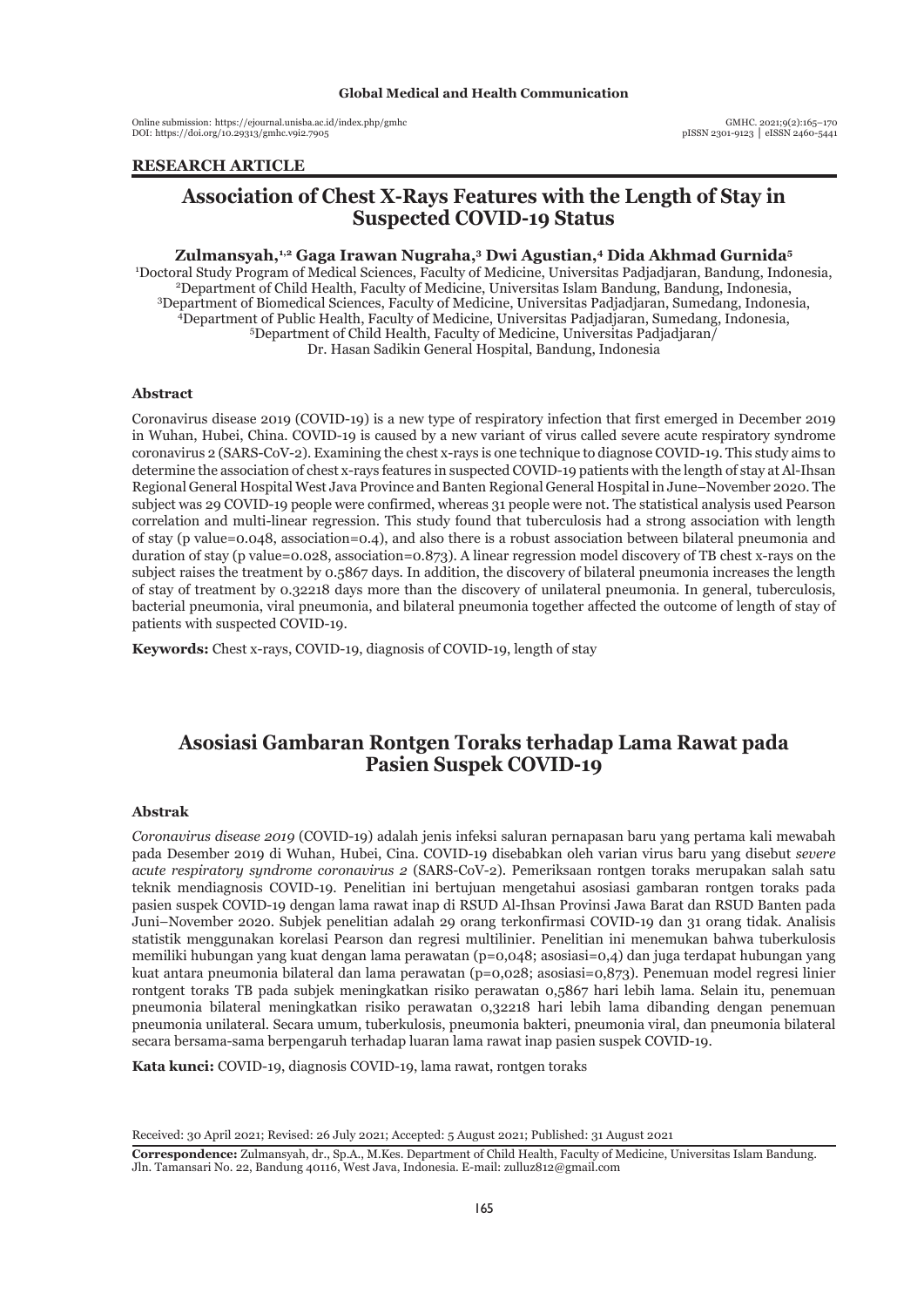## **Introduction**

Coronavirus disease 2019 (COVID-19) is a new variant of respiratory tract infection that first appeared in Wuhan, Hubei, China, in December 2019. COVID-19 is caused by the severe acute respiratory syndrome coronavirus 2 (SARS-CoV-2), which is a novel kind of virus. COVID-19 was declared a public health emergency of international concern (PHEIC) by the World Health Organization (WHO) on January 30, 2020, and its status was later renewed to the pandemic.1 There were 120,417,285 cases reported until March 15, 2021, with 1,419,455 cases reported in Indonesia, resulting in 38,426 deaths.2

Systemic symptoms (fever, malaise, weakness, headache, myalgia), respiratory symptoms (cough, runny nose, shortness of breath), or other symptoms (diarrhea, nausea, vomiting) are all used to conduct the COVID-19 test. Ground glass opacity, unilateral or bilateral lesions, and pneumonia can also be seen on chest x-rays.3 Abnormalities in chest x-rays are generally distributed bilaterally. The heart, lungs, respiratory tract, blood arteries, and lymph nodes are some of the common signs found in chest x-rays. The spine and chest, including the ribs, collarbones, and the top of your spine, can also be seen in chest x-rays.4 The appearance of chest x-rays that are commonly found in COVID-19 patients is diffuse or patchy asymmetric opacity such as pneumonia caused by other types of coronavirus, such as the Middle East respiratory syndrome (MERS).5

Chest x-rays are commonly used checks to detect diseases such as COVID-19. Bilateral/ multilobular pneumonia distribution is commonly found in patients with COVID-19. Bilateral pneumonia is inflammation that can injure the lungs. Types of pneumonia can affect both the lungs and makes the tissue around the air sacs of this vital organ irritated.<sup>6</sup> The COVID-19 pandemic effects provide significant challenges to viral pneumonia, bacterial pneumonia, and pulmonary tuberculosis (TB) control initiatives, primarily by obstructing pneumonia, bacterial pneumonia, TB diagnosis, and treatment. Because the symptoms of tuberculosis and COVID-19 are so similar, countries with a shaky diagnostic infrastructure struggle to distinguish between the two infections; this problem harms therapeutic decision-making

and, as a result, in the prognosis of both diseases.7

The link between chest x-rays in COVID-19 patients has not been demonstrated to date. Nonetheless, a better understanding of the association between these causes and disease prognosis is critical in offering the proper treatment for ill patients and delaying disease development. Furthermore, these variables can help forecast the results of COVID-19 suspected and confirmed positive events. Therefore, this study aimed to correlate chest x-rays features in suspected COVID-19 patients with the length of stay.

#### **Methods**

This research started on June to November 2020; patients were treated at Al-Ihsan Regional General Hospital West Java Province, Bandung, and Banten Regional Hospital, Banten, West Java, Indonesia with the following signs of respiratory tract infection: 1) a high fever (above 38°C); 2) respiratory problems such as cough, runny nose, shortness of breath, sore throat, or confirmed positive for pneumonia. Based on a definitive clinical image, there is no other explanation. In addition, the patient may have: 1) a history of traveling or staying in an environment where COVID-19 transmission has been registered, or 2) interaction with offenders and confirmed positives.

The patient was admitted to the radiology center for x-rays one day after admission to the hospital. The diagnosis is divided into pulmonary tuberculosis, bacterial pneumonia, viral pneumonia, and non-pneumonia findings based on x-ray findings (pleural effusion, infiltration, lesion, and others. The impacted areas are also divided into two categories: bilateral and unilateral pneumonia. The statistical analysis used Pearson correlation and multi-linear regression.

#### **Results**

This study uses data from 60 COVID-19 patients divided into two groups: 29 positive patients COVID-19 and 31 non-confirmed COVID-19 patients (Table 1).

The average age is 48 years in both groups. Male are more in confirmed COVID-19 compared to non-COVID-19 groups. The COVID-19 group was double-folded by patients with comorbidities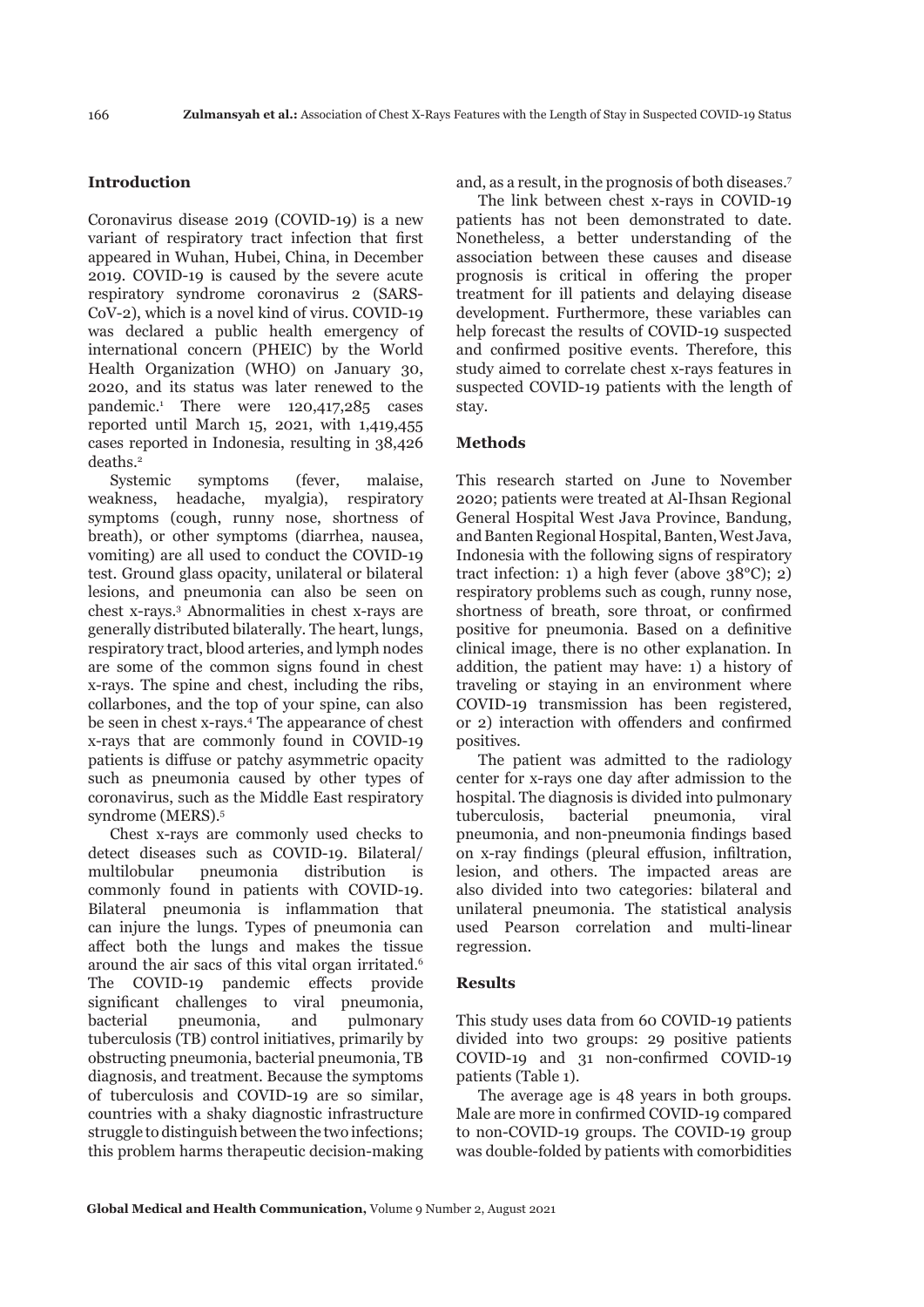|                         | <b>Value or Number of Patients</b> |                           |         |  |
|-------------------------|------------------------------------|---------------------------|---------|--|
| <b>Variables</b>        | $COVID-19 (+)$<br>$(n=29)$         | $COVID-19(-)$<br>$(n=31)$ | p Value |  |
| Age                     |                                    |                           |         |  |
| Year±standard deviation | $48 \pm 10.3$                      | $48.6 \pm 20.4$           | 0.880   |  |
| Median (range)          | $47(26-64)$                        | $47.5(0-86)$              |         |  |
| Gender                  |                                    |                           |         |  |
| Male                    | 21                                 | 15                        | 0.060   |  |
| Female                  | 8                                  | 16                        | 0.060   |  |
| Comorbidity             |                                    |                           |         |  |
| Hypertension            | 7                                  | $\overline{4}$            | 0.270   |  |
| Heart disease           | 3                                  |                           | 0.760   |  |
| Diabetes mellitus       | $\overline{2}$                     | 1                         | 0.530   |  |
| Chest x-rays            |                                    |                           |         |  |
| Bacterial pneumonia     | 16                                 | 20                        | 0.599   |  |
| Viral pneumonia         | 8                                  | 3                         | 0.110   |  |
| Tuberculosis            | 5                                  | 8                         | 0.350   |  |
| <b>Bilateral</b>        | 14                                 | 6                         | 0.040   |  |

### **Table 1 Subject Demographic**

than the COVID-19 $(-)$  group, but the results were not significant. In comparison, chest x-ray found a significant difference between the subject of COVID-19 and COVID-19 (−) in bilateral pneumonia of 0.040.

Having tuberculosis has a strong association with length of stay. It means it will take longer if the subject has TB in the chest x-ray. Bilateral pneumonia has a very strong level of association. It means if the subject has bilateral pneumonia, the length of stay will be longer.

According to the results for the confounding variable, the level of correlation in the age group and diabetes mellitus is very low. In addition, gender, hypertensive comorbidity, and heart disease all have low levels of association.

The results of the regression analysis (Table 4.) If TB chest x-ray are discovered, the length of stay is increased by 0.5867 days. The second discovery of bilateral pneumonia chest x-ray increases the length of stay by 0.32218 days more than a unilateral pneumonia chest x-ray discovery.

## **Discussion**

This study found a significant difference between the subject of COVID-19 and COVID-19 (−) 19 in bilateral pneumonia chest x-rays of p=0.040. Aside from that, there is a very strong association between bilateral pneumonia and length of stay (p value=0.028, association=0,873). If

| <b>Dependent</b><br><b>Variable</b> | Independent<br><b>Variables</b>      | COVID-19<br>$(+)$ | COVID-19 | <b>Total</b> | p Value |
|-------------------------------------|--------------------------------------|-------------------|----------|--------------|---------|
| Length of stay                      | Bacterial pneumonia                  | 21                | 17       | 38           | 0.032   |
|                                     | Viral pneumonia                      | 8                 | 3        | 11           | 0.989   |
|                                     | <b>Tuberculosis</b>                  | 16                | 13       | 29           | 0.048   |
|                                     | <b>Bilateral</b>                     | 14                | 6        | 20           | 0.028   |
|                                     | Confounding variables<br>Comorbidity |                   |          |              |         |
|                                     | Hypertension                         |                   |          | 11           | 0.012   |
|                                     | Heart disease                        | 3                 |          | 4            | 0.032   |
|                                     | Diabetes mellitus                    | $\overline{2}$    |          | 3            | 0.038   |

**Table 2 Length of Stay in COVID-19 Subgroup**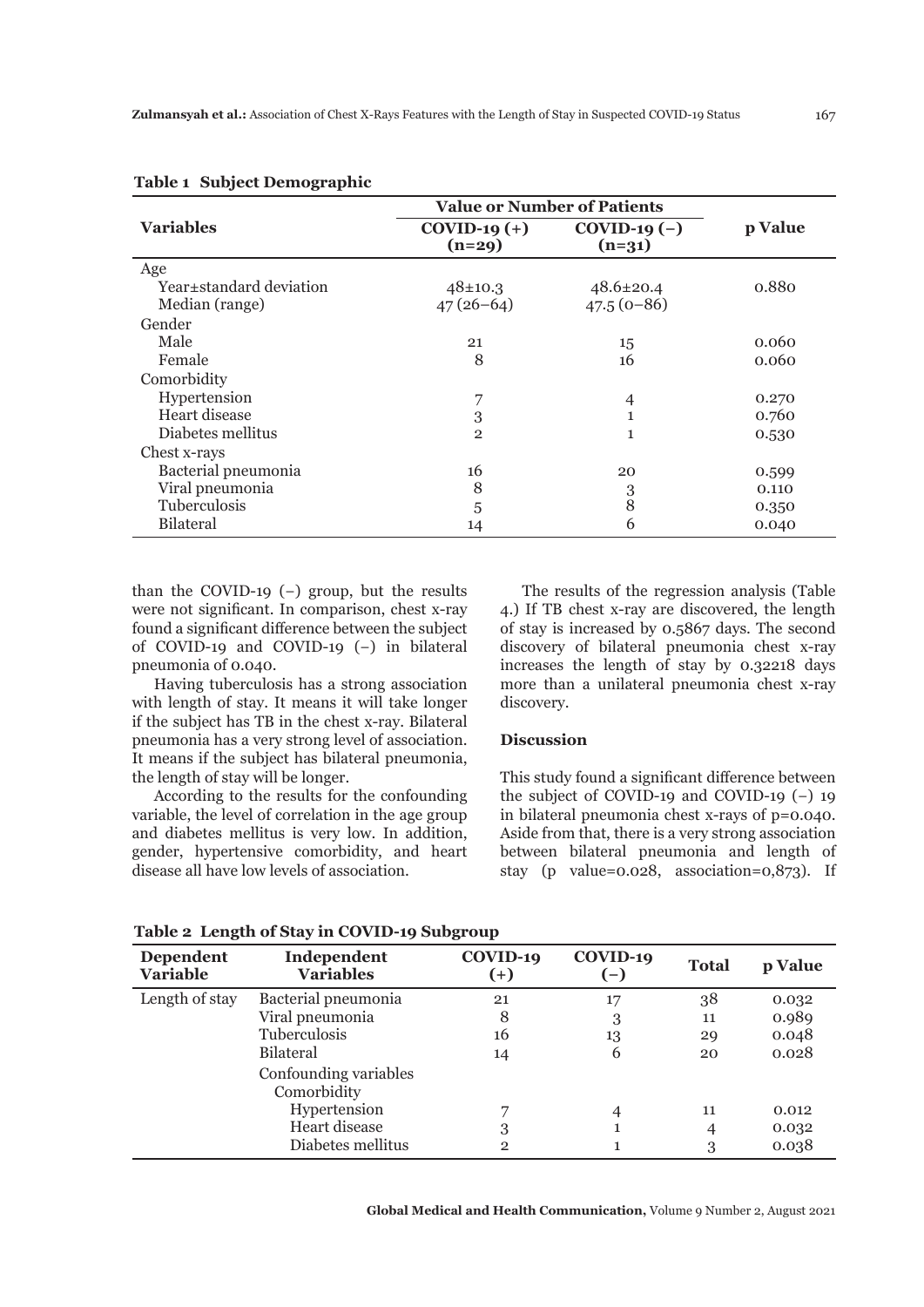| Dependent<br><b>Variable</b> | Independent<br><b>Variables</b> | p Value | <b>Association</b> | <b>Level</b><br><b>Association</b> |
|------------------------------|---------------------------------|---------|--------------------|------------------------------------|
| Length of stay               | Bacterial pneumonia             | 0.032   | 0.254              | Low                                |
|                              | Viral pneumonia                 | 0.989   | 0.005              | Very low                           |
|                              | <b>Tuberculosis</b>             | 0.048   | 0.400              | <b>Strong</b>                      |
|                              | <b>Bilateral</b>                | 0.028   | 0.873              | Very strong                        |
|                              | Confounding variables           |         |                    |                                    |
|                              | Age                             | 0.673   | 0.058              | Very low                           |
|                              | Gender                          | 0.104   | 0.322              | Low                                |
|                              | Comorbidity                     |         |                    |                                    |
|                              | Hypertension                    | 0.012   | 0.207              | Low                                |
|                              | Heart disease                   | 0.032   | 0.230              | Low                                |
|                              | Diabetes mellitus               | 0.038   | 0.118              | Very low                           |

**Table 3 Length of Stay Association in COVID-19 Subgroup**

there is a bilateral pneumonia chest x-rays, the length of stay will be increased by 0.32218 days. These results are following other studies; severe bilateral pneumonia can trigger the formation of scars. This condition makes the lung tissue stiff, shortness of breath, until the breath failure which results in a length of stay the patient is getting longer. There was only one necessary chest radiograph, including bilateral pneumonia observations. The positive COVID group had slightly more bilateral pneumonia anomalies on chest radiographs (50%) than the COVIDnegative subject group (21.4%). According to Bao et al.,<sup>8</sup> most COVID-19 patients had bilateral pneumonia manifestations of lesions, especially bilateral lower lobes. The rate of occurrence was 78.2 percent (95% CI=65.69–88.19).8 COVID-19 pneumonia was overwhelmingly bilateral on the chest x-ray 72.9% of the time, based on a comprehensive meta-analysis of 2,847 patients in China and Australia and a global descriptive analysis of 39 case report articles summarizing 127 patients (95% CI=58.6–87.1).<sup>2</sup> Lomoro et al.9 studied 32 patients with COVID-19 disease and discovered bilateral lung anomalies (78.1%). Bilateral pneumonia was the most common

finding on chest radiographs. $10-13$ 

Tuberculosis has a strong association with length of stay (p value=0.048, association=0.4). It means it will take longer if the subject has TB in chest x-rays. If TB thorax photographs are discovered, the length of stay is increased by 0.5867 days. TB increases the severity to COVID-19 of its symptoms. Nonetheless, certain substantial limitations of this study should be mentioned, such as its small sample size and the lack of clinical criteria to define the presence of tuberculosis.14 Another study from the Philippines confirmed TB's negative impact on COVID-19, linking the co-infection to a higher risk of morbidity and mortality.15 However, the most significant evidence of the impact of tuberculosis on COVID-19 prognosis came from a South African cohort study. Data from almost 3 million patients treated by the public health system, with or without COVID-19, were compared, accounting for the presence of other comorbidities such as TB and HIV. The findings show that patients infected with COVID-19 are more likely to die if they had a previous history of TB.16

The study outcomes show that tuberculosis

| <b>Variables</b>                                    | <b>Parameter Symbol</b>  |                   | <b>Coefficient Standard Error</b> | <b>p</b> Value      |
|-----------------------------------------------------|--------------------------|-------------------|-----------------------------------|---------------------|
| Constant                                            | $\beta_0$                | 5.6957            | 0.27447                           | 0.0003              |
| Thorax photo<br>Tuberculosis<br>Bilateral pneumonia | $\beta_{5}$<br>$\beta_6$ | 0.5867<br>0.32218 | 0.0823<br>0.0853                  | < 0.00001<br>0.0002 |

**Table 4 Length of Stay Regression Results**

Note: \* significant if the p value<0.05

**Global Medical and Health Communication,** Volume 9 Number 2, August 2021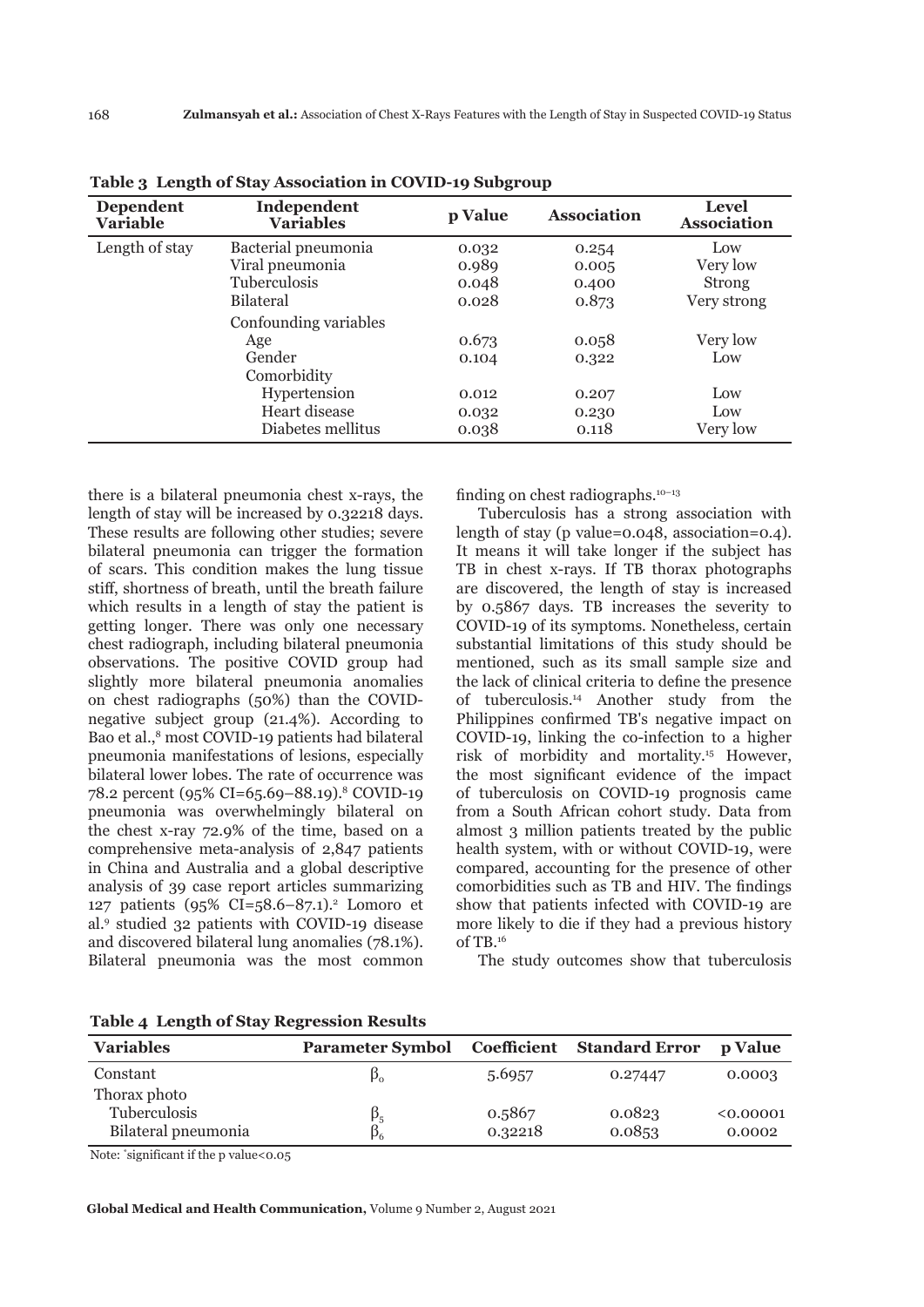increases vulnerability to COVID-19 and contributes to the severity of its symptoms subgroup. Individuals who are socially vulnerable or who have comorbidities have a worse prognosis. On the other hand, there is still no information about the impact of SARS-CoV-2 on the advancement of tuberculosis. With the evidence of a possible synergism between *M. tuberculosis* and the new coronavirus, such as the severity of symptoms and co-infection sequelae. it is clear that more practical research into the TB/COVID-19 pathophysiology is required.7

## **Conclusions**

The discovery of TB chest x-rays on the subject raises the risk of the length of treatment. In addition, the discovery of bilateral pneumonia chest x-rays increases the risk of the length of treatment more than the discovery of unilateral pneumonia chest x-rays. Thus, in general, tuberculosis, bacterial pneumonia, viral pneumonia, and bilateral pneumonia together affected the outcome of length of stay of patients with suspected COVID-19.

#### **Conflict of Interest**

There is not any conflict of interest in this research.

#### **References**

- 1. Aviani JK, Halim D, Soeroto AY, Achmad TH, Djuwantono T. Current views on the potentials of convalescent plasma therapy (CPT) as coronavirus disease 2019 (COVID-19) treatment: a systematic review and meta-analysis based on recent studies and previous respiratory pandemics. Rev Med Virol [Internet]. 2021 February 23 [cited 2021 June 12]. Available from: https:// doi.org/10.1002/rmv.2225.
- 2. Rodriguez-Morales AJ, Cardona-Ospina JA, Gutiérrez-Ocampo E, Villamizar-Peña R, Holguin-Rivera Y, Escalera-Antezana JP, et al. Clinical, laboratory and imaging features of COVID-19: a systematic review and meta-analysis. Travel Med Infect Dis. 2020;34:101623.
- 3. Koh J, Shah SU, Chua PEY, Gui H, Pang J. Epidemiological and clinical characteristics of cases during the early phase of COVID-19

pandemic: a systematic review and metaanalysis. Front Med. 2020;7:295.

- 4. Li J, Yan R, Zhai Y, Qi X, Lei J. Chest CT findings in patients with coronavirus disease 2019 (COVID-19): a comprehensive review. Diagn Interv Radiol [Internet]. 2020 November 2 [cited 2021 June 12]. Available from: https://doi.org/10.5152/ dir.2020.20212.
- 5. Hefeda MM. CT chest findings in patients infected with COVID-19: review of literature. Egypt J Radiol Nucl Med. 2020;51(1):239.
- 6. Zwart P, Samour J. The avian respiratory system and its noninfectious disorders: a review. J Exot Pet Med. 2021;37:39–50.
- 7. Mousquer GT, Peres A, Fiegenbaum M. Pathology of TB/COVID-19 co-infection: the phantom menace. Tuberculosis. 2021;126:102020.
- 8. Bao C, Liu X, Zhang H, Li Y, Liu J. Coronavirus disease 2019 (COVID-19) CT findings: a systematic review and meta-analysis. J Am Coll Radiol. 2020;17(6):701–9.
- 9. Lomoro P, Verde F, Zerboni F, Simonetti I, Borghi C, Fachinetti C, et al. COVID-19 pneumonia manifestations at the admission on chest ultrasound, radiographs, and CT: single-center study and comprehensive radiologic literature review. Eur J Radiol Open. 2020;7:100231.
- 10. Chen N, Zhou M, Dong X, Qu J, Gong F, Han Y, et al. Epidemiological and clinical characteristics of 99 cases of 2019 novel coronavirus pneumonia in Wuhan, China: a descriptive study. Lancet. 2020;395(10223):507–13.
- 11. Rousan LA, Elobeid E, Karrar M, Khader Y. Chest x-ray findings and temporal lung changes in patients with COVID-19 pneumonia. BMC Pulm Med. 2020;20(1):245.
- 12. Cozzi D, Albanesi M, Cavigli E, Moroni C, Bindi A, Luvarà S, et al. Chest x-ray in new coronavirus disease 2019 (COVID-19) infection: findings and correlation with clinical outcome. Radiol Med. 2020;125(8):730–7.
- 13. Vancheri SG, Savietto G, Ballati F, Maggi A, Canino C, Bortolotto C, et al. Radiographic findings in 240 patients with COVID-19 pneumonia: time-dependence after the onset of symptoms. Eur Radiol. 2020;30(11):6161– 9.
- 14. Motta I, Centis R, D'Ambrosio L, García-García JM, Goletti D, Gualano G, et al.